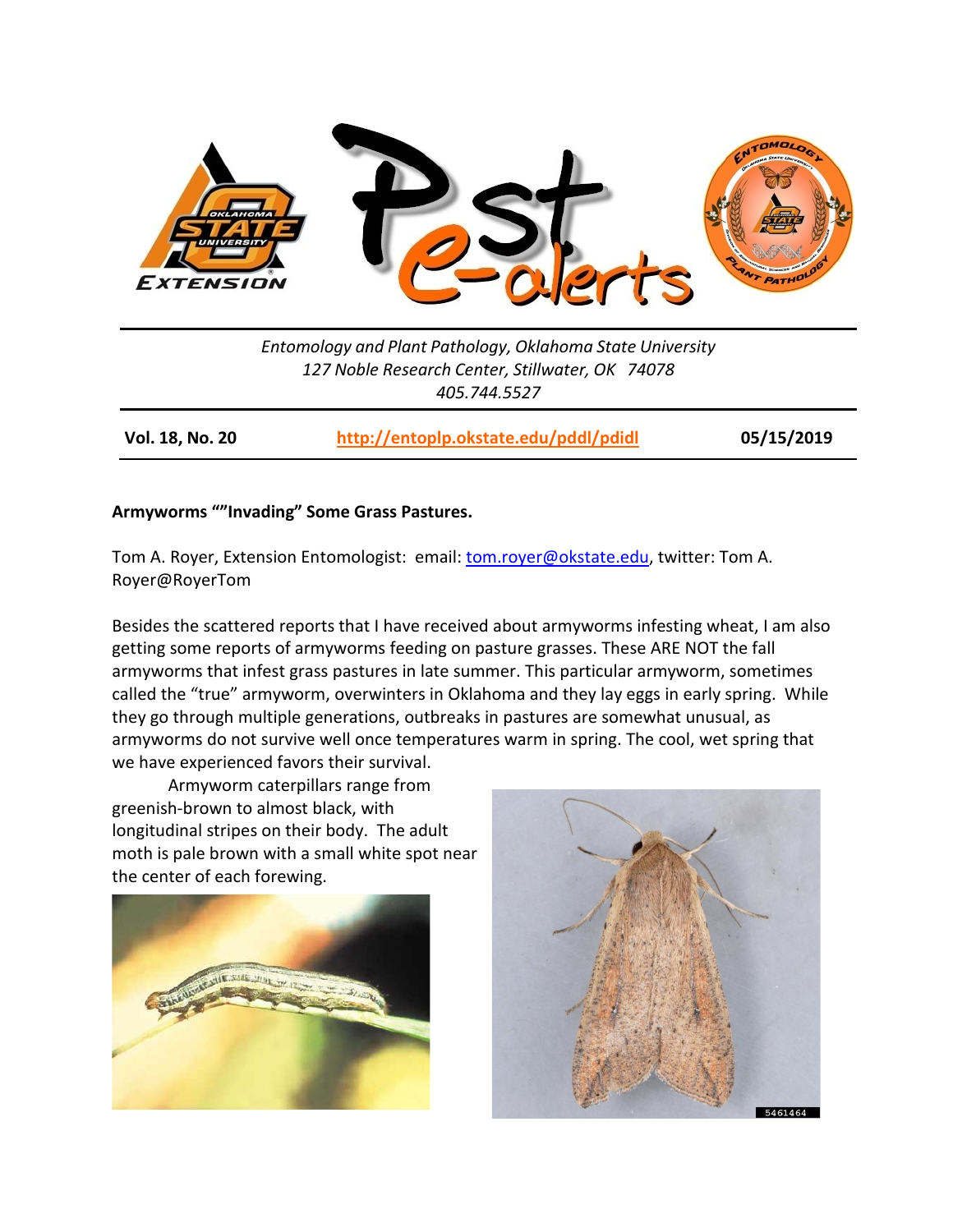Moths lay eggs in rows, often between the leaf sheath and blade. They are more commonly found in mixed-grass pastures. Armyworms do not particularly "like" bermudagrass, but will switch over and eat bermudagrass once they have cleaned up more preferred grasses such as ryegrass or wheat.

Scouting for caterpillars in pasture is easy. Get a wire coat hanger, bend it into a hoop, place it on the ground, and count all sizes of caterpillars in the hoop. Take samples in several locations, along the field margin as well as in the interior. The coat hanger hoop covers about 2/3 of a square foot, so the threshold in pasture would be reached when you find an average of two or three ½ inch-long larvae per hoop sample (3-4 per square foot). There are two good reasons to control them when they are small (less than ½ inches). One is that they have not yet consumed much grass tissue and two; they are much easier to kill when they are small.



For control guidelines and information on registered insecticides, consult OSU Fact Sheet [CR-](http://pods.dasnr.okstate.edu/docushare/dsweb/Get/Document-5173/CR-7193web2019.pdf)7193 *[Management of Insect Pests in Rangeland and Pasture](http://pods.dasnr.okstate.edu/docushare/dsweb/Get/Document-5173/CR-7193web2019.pdf)*. The publication does not list armyworm specifically, but any insecticide that is effective on fall armyworm will also be equally effective on armyworms.

## **Co-Editors: Eric Rebek and Justin Talley; Oklahoma Cooperative Extension Service**

The pesticide information presented in this publication was current with federal and state regulations at the time of printing. The user is responsible for determining that the intended use is consistent with the label of the product being used. Use pesticides safely. Read and follow label directions. The information given herein is for educational purposes only. Reference to commercial products or trade names is made with the understanding that no discrimination is intended and no endorsement by the Cooperative Extension Service is implied.

Oklahoma State University, in compliance with Title VI and VII of the Civil Rights Act of 1964, Executive Order 11246 as amended, and Title IX of the Education Amendments of 1972 (Higher Education Act), the Americans with Disabilities Act of 1990, and other federal and state laws and regulations, does not discriminate on the basis of race, color, national origin, genetic information, sex, age, sexual orientation, gender identity, religion, disability, or status as a veteran, in any of its policies, practices or procedures. This provision includes, but is not limited to admissions, employment, financial aid, and educational services. The Director of Equal Opportunity, 408 Whitehurst, OSU, Stillwater, OK 74078-1035; Phone 405-744-5371; email: [eeo@okstate.edu](mailto:eeo@okstate.edu) has been designated to handle inquiries